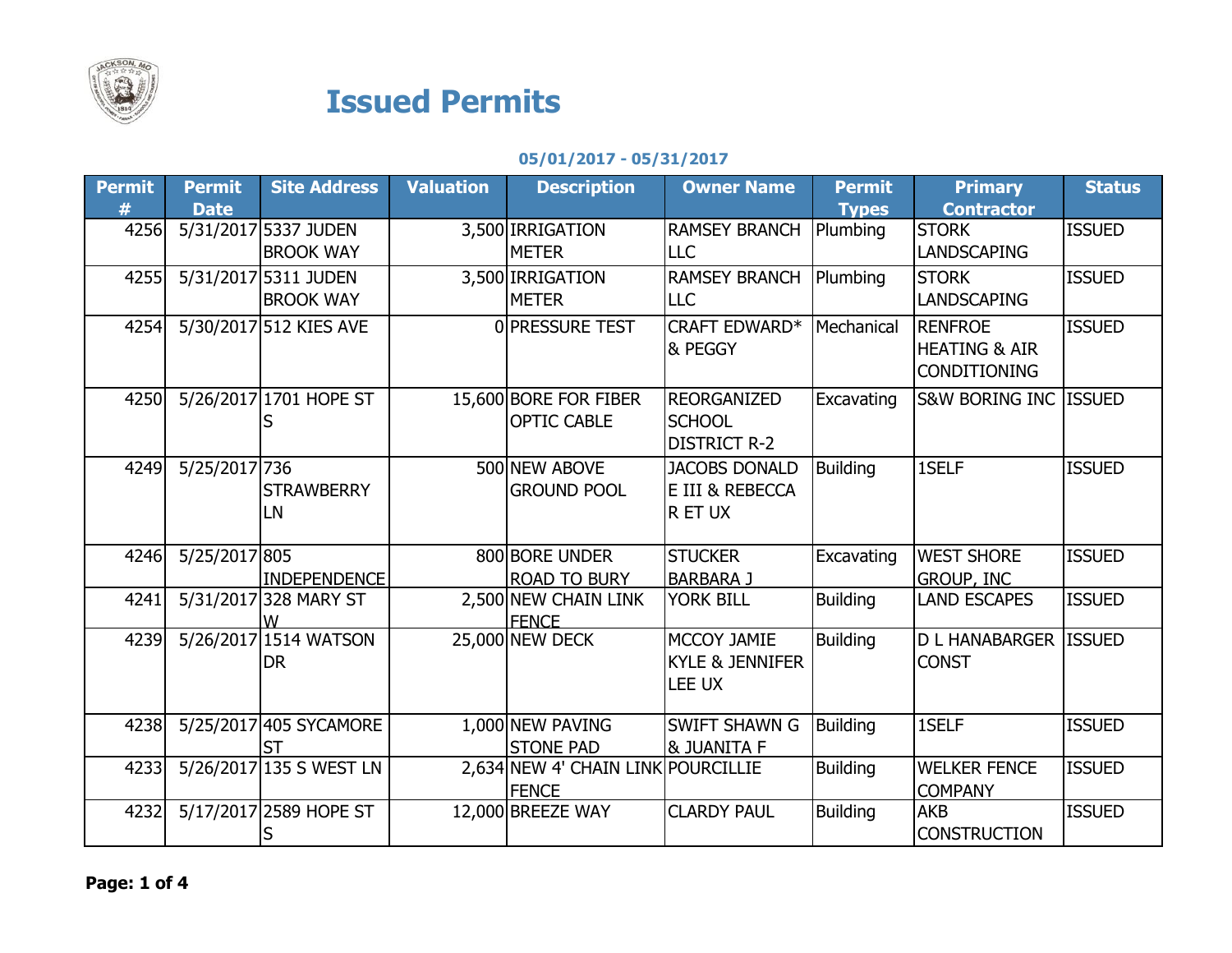| 4230 | 5/26/2017 1046 | <b>WESTBROOK</b><br>LN                     | 500 NEW PERGOLA<br><b>ATTACHED TO</b><br><b>EXISTING</b><br><b>CONCRETE SLAB</b> | <b>BOYD VERNA</b>                              | <b>Building</b> | 1SELF                                                              | <b>ISSUED</b> |
|------|----------------|--------------------------------------------|----------------------------------------------------------------------------------|------------------------------------------------|-----------------|--------------------------------------------------------------------|---------------|
| 4229 |                | 5/31/2017 756 HILLCREST<br><b>DR</b>       | 153,600 NEW SING FAM<br><b>RES UNFINISHED</b><br><b>BASEMENT</b>                 | <b>JACKSON</b><br><b>DRYWALL</b>               | <b>Building</b> | <b>JACKSON</b><br>DRYWALL CO, LLC                                  | <b>ISSUED</b> |
| 4228 |                | 5/31/2017 794 HILLCREST<br><b>DR</b>       | 189,145 NEW SING FAM<br><b>RES W/ PARTIAL</b><br>FIN BASEMENT                    | <b>JACKSON</b><br><b>DRYWALL</b>               | <b>Building</b> | <b>JACKSON</b><br>DRYWALL CO, LLC                                  | <b>ISSUED</b> |
| 4226 |                | 5/19/2017 204 HIGH ST S                    | 500 REMOVE &<br>REPLACE SECTION<br>OF DRIVEWAY                                   | <b>TRUSTEES</b><br><b>MASONIC LODGE</b>        | <b>Building</b> | 1SELF                                                              | <b>ISSUED</b> |
| 4225 | 5/17/2017 2201 | <b>PROVIDENCE</b><br><b>DR</b>             | 4,601 NEW 4' BLACK<br><b>FENCE</b>                                               | SMITH JOHN &<br><b>JULIE</b>                   | <b>Building</b> | <b>BOOTHEEL FENCE ISSUED</b><br>CO                                 |               |
| 4223 |                | 5/16/2017 2825 OLD TOLL<br><b>RD</b>       | 21,000 DEMO DECK/ADD<br><b>ROOF &amp; PATIO</b>                                  | <b>OBERGOENNER</b><br>JERIMY D &<br>LUCIA UX   | <b>Building</b> | <b>TOTAL</b><br><b>CONSTRUCTION</b><br>OF SCOTT CITY<br><b>LLC</b> | <b>ISSUED</b> |
| 4222 |                | 5/25/2017 781 MULBERRY<br>ST               | 2,300 NEW ABOVE<br><b>GROUND POOL</b>                                            | HUGHES, KALIE                                  | <b>Building</b> | <b>R &amp; W</b><br><b>DIRTWORK, LLC</b>                           | <b>ISSUED</b> |
| 4221 |                | 5/18/2017 625 OAKHILL<br><b>RDN</b>        | 1,100 ADD FENCE TO<br><b>BACK OF EXISTING</b><br><b>FENCE</b>                    | <b>JENSEN CARLA</b>                            | <b>Building</b> | 1SELF                                                              | <b>ISSUED</b> |
| 4220 |                | 5/17/2017 903 ODUS DR                      | 800 NEW<br><b>OUTBUILDING</b>                                                    | SMITH BRENDA<br><b>JOY</b>                     | <b>Building</b> | 1SELF                                                              | <b>ISSUED</b> |
| 4219 |                | 5/12/2017 803 FRANCIS<br><b>DR</b>         | 6,000 REMODEL<br><b>BASEMENT INTO A</b><br><b>KITCHEN</b>                        | <b>LEWIS SHIRLEY A</b><br><b>EAKES JAMES E</b> | Building        | 1SELF                                                              | <b>ISSUED</b> |
| 4218 |                | 5/18/2017 424 PIONEER<br><b>ORCHARD RD</b> | 14,000 FINISH OUT<br><b>BASEMENT</b>                                             | <b>HOWARD BRIAN</b>                            | <b>Building</b> | <b>CHAD PARRISH</b>                                                | <b>ISSUED</b> |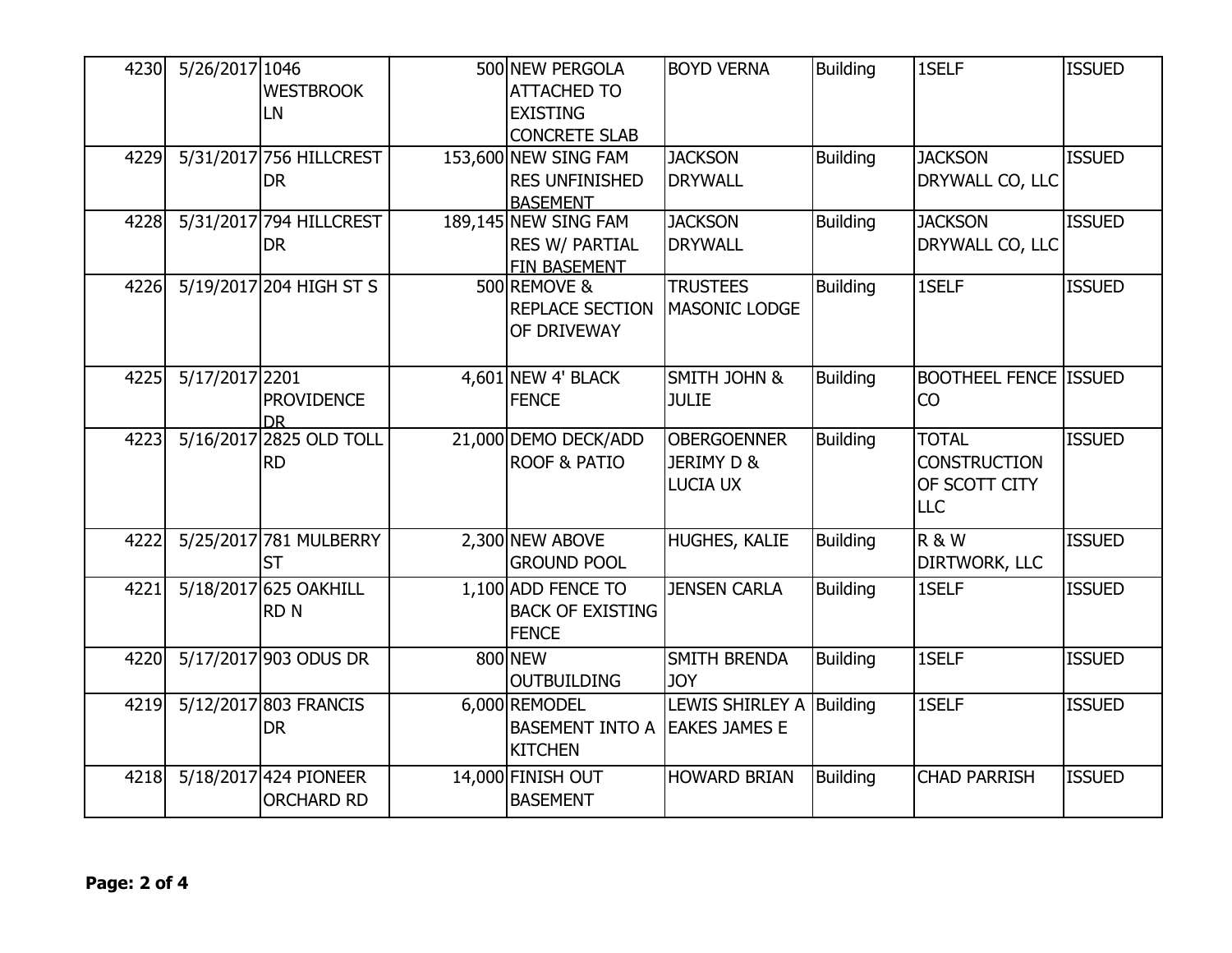| 4216 |                | 5/16/2017 1646 KIMBLE<br><b>LANE</b>    | 4,250 DECK REPAIR AND<br><b>ADDITION</b>                                              | KNOWLAN JACK H Building<br><b>&amp; PEGGY L TRUST</b> |                   | MILLS BROTHERS ISSUED<br><b>CONTRACTING</b>                   |               |
|------|----------------|-----------------------------------------|---------------------------------------------------------------------------------------|-------------------------------------------------------|-------------------|---------------------------------------------------------------|---------------|
| 4214 |                | 5/9/2017 320 JEFFERSON<br><b>STE</b>    | 0 DEMOLITION OF<br><b>CARPORT AND</b><br><b>CONCRETE PAD</b>                          | <b>BEATTLE JIM</b>                                    | <b>Demolition</b> | 1SELF                                                         | <b>ISSUED</b> |
| 4213 | 5/15/2017 215  | <b>WASHINGTON</b><br>ST <sub>W</sub>    | 32,000 REMODEL METAL<br><b>BUILDING INTO</b><br><b>RESIDENTIAL</b><br><b>DWELLING</b> | <b>ELFRINK</b><br><b>KENNETH T</b>                    | <b>Building</b>   | BILL'S HEATING & ISSUED<br><b>COOLING</b>                     |               |
| 4212 |                | 5/23/2017 585 DONNA DR                  | 2,000 NEW CHAIN LINK<br><b>FENCE</b>                                                  | <b>GIST JESSICA</b>                                   | <b>Building</b>   | <b>OUTDOOR</b><br><b>SOLUTIONS</b>                            | <b>ISSUED</b> |
| 4210 |                | 5/9/2017 616 BLANCHE<br><b>ST</b>       | 500 UPGRADE FUSE TO<br>100 AMP BREAKER<br><b>BOX</b>                                  | <b>STAN THOMPSON</b><br><b>COMPANY INC</b>            | Electrical        | <b>WESBECHER</b><br><b>CONSTRUCTION</b><br><b>COMPANY INC</b> | <b>ISSUED</b> |
| 4209 | 5/15/2017 957  | <b>INDEPENDENCE</b><br>ST <sub>W</sub>  | 84,000 OUTBUILDING/GAR BALSMAN<br><b>AGE</b>                                          | <b>ENTERPRISES LLC</b>                                | <b>Building</b>   | 1SELF                                                         | <b>ISSUED</b> |
| 4203 | 5/17/2017 2325 | <b>PROVIDENCE</b><br><b>DR</b>          | 4,861 NEW 4FT FENCE                                                                   | <b>RUESLER COREY</b><br>& AMANDA                      | <b>Building</b>   | <b>BOOTHEEL FENCE ISSUED</b><br><b>CO</b>                     |               |
| 4201 |                | 5/11/2017 1717 WARREN<br><b>LAKE DR</b> | 4,545 NEW FENCE                                                                       | <b>CUGINI GREG &amp;</b><br><b>HEATHER ET UX</b>      | <b>Building</b>   | <b>BOOTHEEL FENCE ISSUED</b><br><b>CO</b>                     |               |
| 4198 |                | 5/19/2017 429 DONNA DR                  | 10,000 NEW DECK &<br><b>FENCE AROUND</b><br><b>POOL</b>                               | <b>KAIN TRACY &amp;</b><br><b>STEVEN</b>              | <b>Building</b>   | <b>MAC CON</b><br><b>COMPANY</b>                              | <b>ISSUED</b> |
| 4197 |                | 5/5/2017 314 FLORENCE<br><b>ST</b>      | 700 REMOVE AND<br><b>REPLACE PORCH</b>                                                | NEUMANN-<br><b>MILLER CARRIE</b>                      | <b>Building</b>   | 1SELF                                                         | <b>ISSUED</b> |
| 4195 |                | 5/11/2017 2581 OAK ST                   | 172,795 NEW SING FAM<br><b>RES UNFINISHED</b><br><b>BASEMENT</b>                      | <b>WILLIAMS</b><br><b>BRANDON</b>                     | <b>Building</b>   | <b>WILLIAMS</b><br>CONSTRUCTION,<br><b>BRANDON O</b>          | <b>ISSUED</b> |
| 4191 |                | 5/1/2017 419 MAIN ST E                  | 11,000 DEMO OF HOUSE                                                                  | <b>GRIBLER</b><br><b>RENTALS LLC</b>                  | <b>Demolition</b> | KUCERA, RONALD   ISSUED<br><b>JR</b>                          |               |